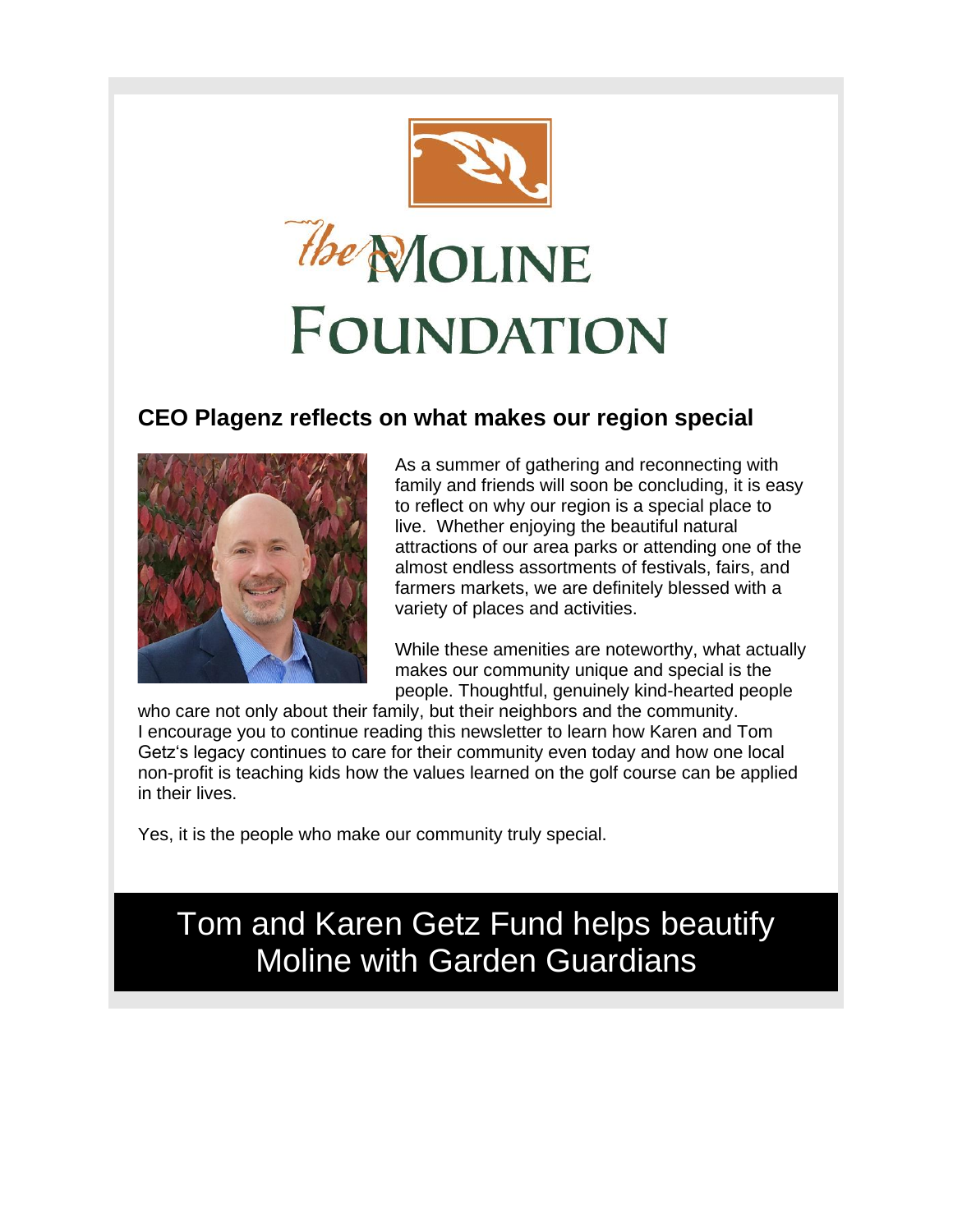

This spring, the Tom and Karen Getz Endowment Fund granted funds to Garden Guardians - a partnership between Keep Moline Beautiful, the City of Moline, and residents who want to assist in the beautification of specific gardens within the City. The project is a way for an individual, group or a business to adopt and maintain any one of the 17 gardens along Ben Butterworth Parkway.

Established in 2007, The Tom and Karen Getz Endowment Fund has been supporting projects in the Quad Cities with the goal to support and promote civic pride, youth development and the arts.

The fund was created to honor spouses Tom and Karen Getz by their children, who sought to honor their parents.

Tom and Karen were committed to the betterment of our community. Tom Getz was active in an integral part of an almost unfathomable number of community organizations and causes. Some of these causes included holding the position of president and, later, chairman of the board of the YMCA; president of his Boy Scout council and recipient of a Silver Beaver award; board chairman of Augustana College; commodore of the White Lake Yacht Club. Tom's role was never that of a simple figurehead. He was always the person who quietly rolled up his sleeves, went to work, persevered and got the job done!!

Karen Getz became involved in many community activities and treasured the large circle of friends she grew to know and cherish. She was on the board of directors or a trustee of Arrowhead Ranch, The Moline Foundation, the Mark of the Quad Cities, U. S. Bank, Quad City Symphony Orchestra, Putnam Museum, Quad Cities Convention and Visitors Bureau, Bettendorf Family Museum, and Marriage and Family Counseling Service. She was devoted to the Quad City Arts Festival of Trees, which nearly became her fulltime job for over 18 years.

Together, the two enjoyed escaping to Lake Michigan on their sailboat and spending the warm sun. They even met while sailing! Their legacy will continue to be remembered through the Tom and Karen Getz Fund, an endowment fund with The Moline Foundation.

Garden Guardians founder Mary Lind said "To me, beauty helps define a community. And people who live in the community have the responsibility to make it be as beautiful as their home because the community is their home."

Tom and Karen Getz would be thrilled at the thought of making their home, their community, beautiful.

**[Learn more about how you can leave a legacy](https://r20.rs6.net/tn.jsp?f=001bBZjhI2iSP9a8_wMoYQSgqpbX1wwbIItUsGN__1lfpZxFTVtWddDINjW13jtZqIQUxfNDYdFSzlbQ7nxt3q7S14V7eT1HraX4OF2w-Y998iv1gStG6f-aQLaT1SWDTajQveRvGkL4twJlXVDU0jCfVg6BNHyl0jJddPqaCJaWZ8=&c=mrqFkod0TahFfSgGopdvWEAoiql3DSuzJF-VRZGSk8A8STdLl0tagw==&ch=yVPHD7o5JpxUEItt1WkQ7DiG3c1jIMoQhfipfoo9THZy0thwaYlA8Q==)**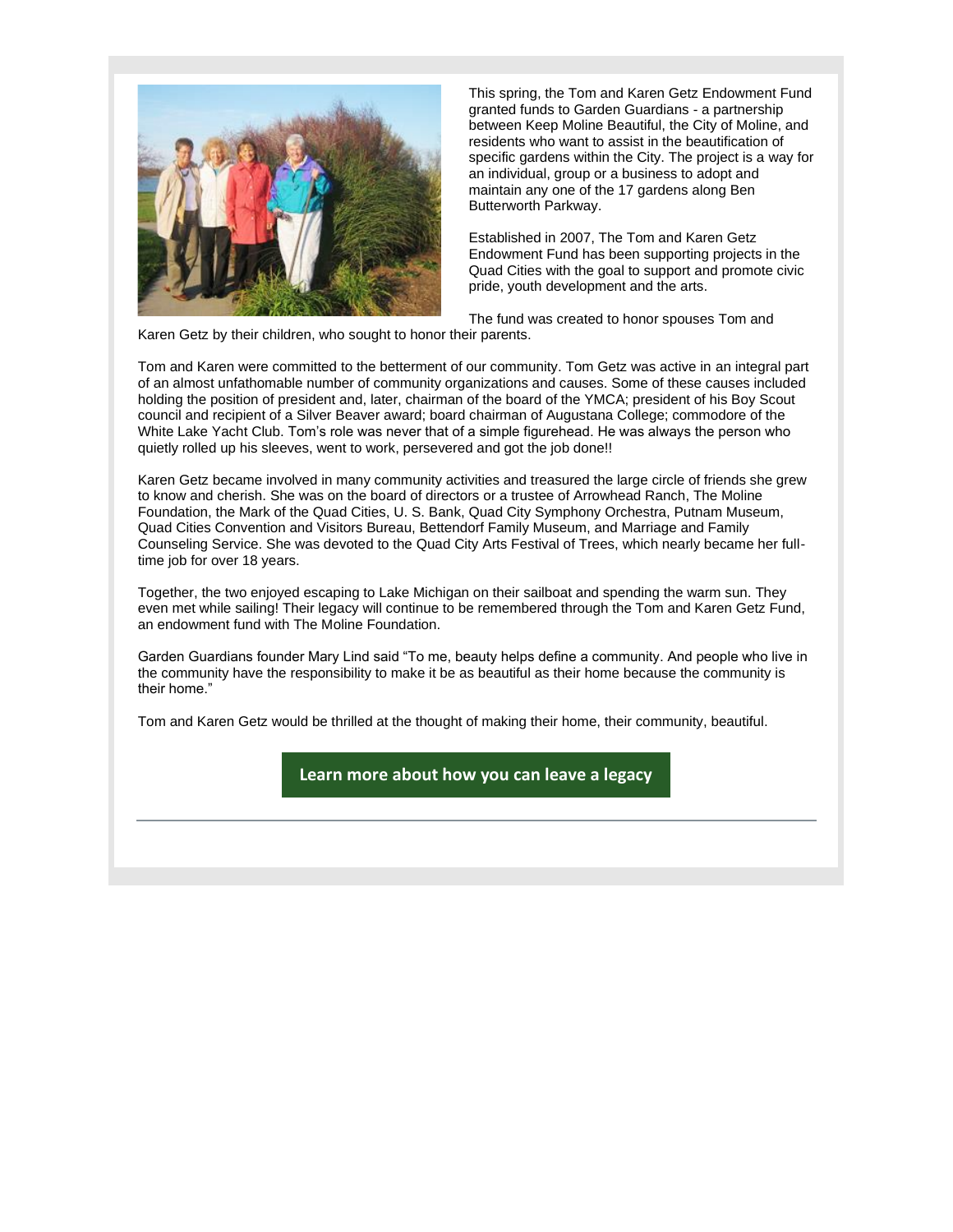

# **First Tee-Quad Cities teaches more than golf**

It all started with a question - why don't more more kids play golf? A partnership and shared mission between a group of golf oriented organizations sought to answer that question with First Tee in 1997. The mission of First Tee Quad Cities is "to impact the lives of young people by providing educational programs that build character, instill life-enhancing values and promote healthy choices through the game of golf. First Tee soon discovered that through their programs, which blended the rules of golf with life skills, kids and teens were learning more than golf - they were learning important values.

"What makes First Tee so special is our character building programs. Out of the hour and 15 minutes kids are with us for each class, about 20 minutes of that time is spent on teaching kids how to apply the natural values of golf like honesty, integrity, and making good judgment, not only in their golf game but in life as well," said Sara Cross, Executive Director.

Utilizing a grant from The Moline Foundation, First Tee will build a brand new First Tee Learning Center inside a new clubhouse that is going to be built at Highland Springs Golf Course, with plans to break ground this October.

"We are excited to have a real 'home' at Highland that isn't made up of picnic benches anymore! It is going to be such a special place for kids of all demographics, ages, and abilities to come and feel comfortable while in our programs!" said Cross.

**[Learn more about First Tee -](https://r20.rs6.net/tn.jsp?f=001bBZjhI2iSP9a8_wMoYQSgqpbX1wwbIItUsGN__1lfpZxFTVtWddDINjW13jtZqIQXD8OOJjWvLZO3mvyXtelhnr2R4JwhnSRYkuFe3QEmZO-xVzsLz3Z0Qf9vt9Vbi-Q6kVnksl0SGl8uMgyCeMq2Ba4xakvyibY&c=mrqFkod0TahFfSgGopdvWEAoiql3DSuzJF-VRZGSk8A8STdLl0tagw==&ch=yVPHD7o5JpxUEItt1WkQ7DiG3c1jIMoQhfipfoo9THZy0thwaYlA8Q==) Quad Cities**